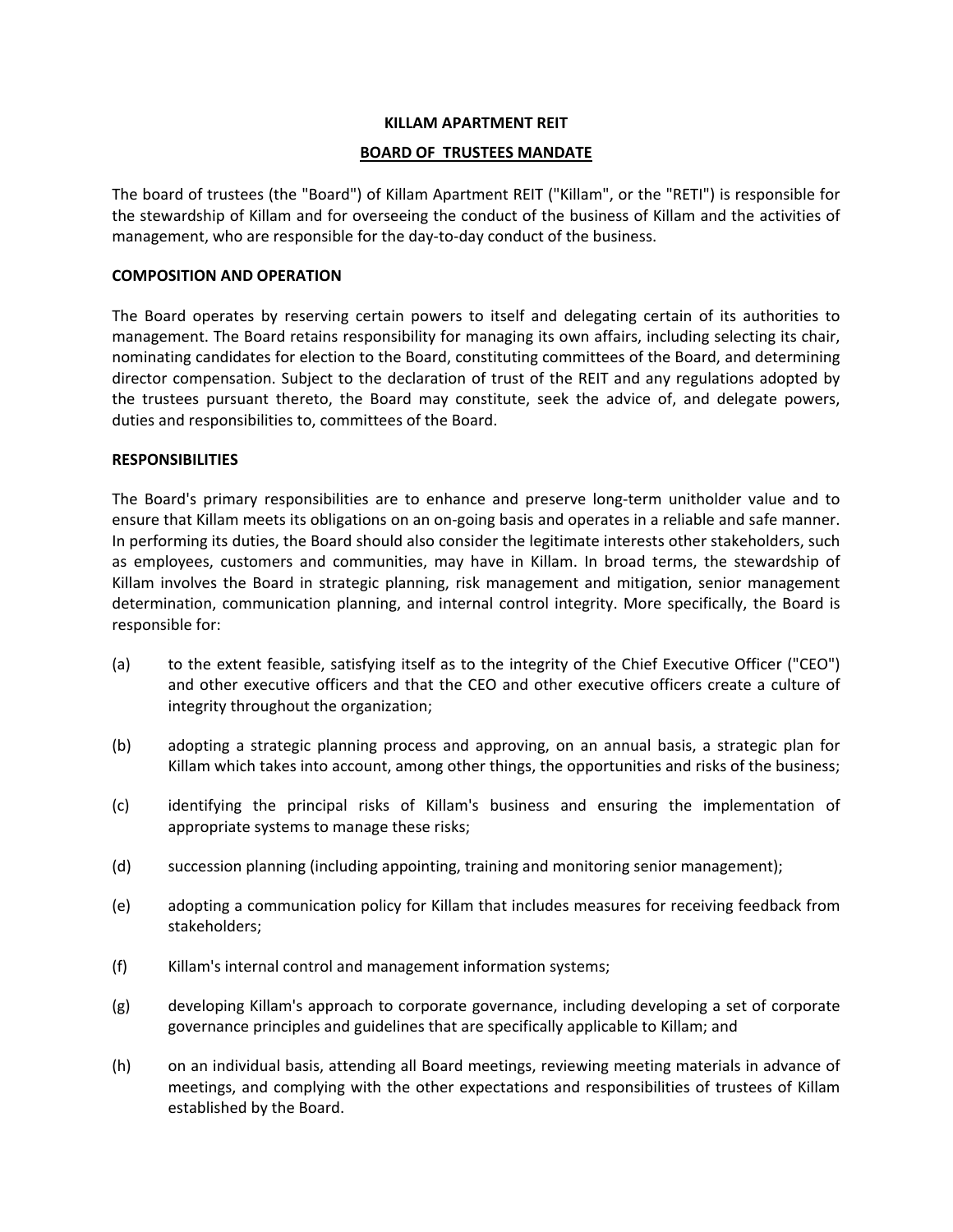## **Specific Duties**

The Board's specific duties, obligations and responsibilities fall into the following categories.

## **Section 1. Legal Requirements**

- (a) The Board has oversight responsibility for Killam's satisfaction of its legal obligations and for properly preparing, approving and maintaining Killam's documents and records.
- (b) The Board has the statutory obligation to:
	- (i) manage the business and affairs of Killam,
	- (ii) act honestly and in good faith with a view to the best interests of Killam,
	- (iii) exercise the care, diligence and skill that a reasonably prudent person would exercise in comparable circumstances, and
	- (iv) act in accordance with its obligations contained in the Canada Business Corporations Act and the regulations thereunder, Killam's articles and by-laws, and other relevant legislation and regulations.
- (c) The Board has the statutory obligation to consider certain matters as a board of trustees. The Board may not delegate to management or to a committee of the Board the authority to:
	- (i) submit to the unitholders any question or matter requiring the approval of the unitholders,
	- (ii) fill a vacancy among the trustees or in the office of auditor,
	- (iii) issue securities except in the manner and on the terms authorized by the Board,
	- (iv) declare distributions,
	- (v) purchase, redeem or otherwise acquire units by Killam, except in the manner and on the terms authorized by the Board,
	- (vi) pay a commission to any person in consideration of the person's purchasing or agreeing to purchase units of Killam from Killam or from any other person, or procuring or agreeing to procure purchasers for units of Killam,
	- (vii) approve any management proxy circular relating to a solicitation of proxies by or on behalf of the management of Killam,
	- (viii) approve any take‐over bid circular or directors' circular,
	- (ix) approve any annual financial statements of Killam, or
	- (x) adopt, amend or repeal by‐laws.

# **Section 2. Independence**

The Board is responsible for implementing appropriate structures and procedures to permit the Board to function independently of management.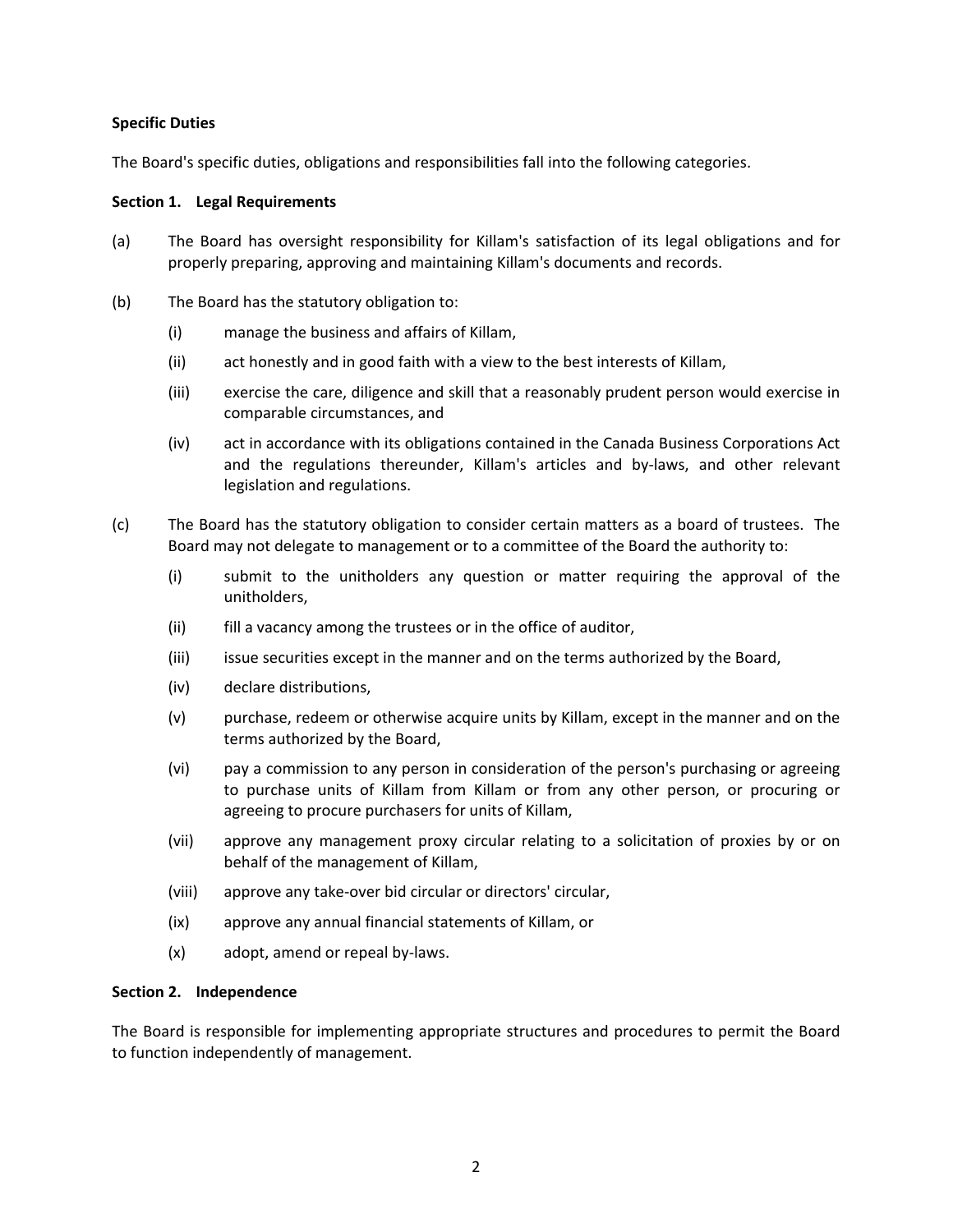# **Section 3. Strategic Planning**

The Board is responsible for ensuring that there are long-term goals and a strategic planning process in place for Killam and participating with management directly or through its committees in approving the strategic plan by which Killam proposes to achieve its goals.

## **Section 4. Risk Management**

The Board is responsible for understanding the principal risks of the business in which Killam is engaged, achieving a proper balance between risks incurred and the potential return to unitholders, and confirming that there are systems in place that effectively monitor and manage those risks with a view to the long‐term viability of Killam.

## **Section 5. Appointment, Training and Monitoring of Senior Management**

The Board is responsible for:

- (a) appointing the CEO of Killam, monitoring and assessing the CEO's performance, determining the CEO's compensation, and providing advice and counsel to the CEO in the execution of the CEO's duties,
- (b) approving the appointment and remuneration of all officers of Killam, and
- (c) confirming that adequate provision has been made for the training and development of management and for the orderly succession of management.

### **Section 6. Reporting and Communication**

The Board is responsible for:

- (a) verifying that Killam has in place policies and programs to enable Killam to communicate effectively with its unitholders, other stakeholders and the public generally,
- (b) verifying that the financial performance of Killam is adequately reported to unitholders, other security holders and regulators on a timely and regular basis,
- (c) verifying that Killam's financial results are reported fairly and in accordance with generally accepted accounting principles,
- (d) verifying the timely reporting of any other developments that have a significant and material effect on the value of Killam, and
- (e) reporting annually to unitholders on the Board's stewardship of the affairs of Killam for the preceding year.

### **Section 7. Monitoring and Acting**

The Board is responsible for:

(a) verifying that Killam operates at all times within applicable laws and regulations to the highest ethical and moral standards,